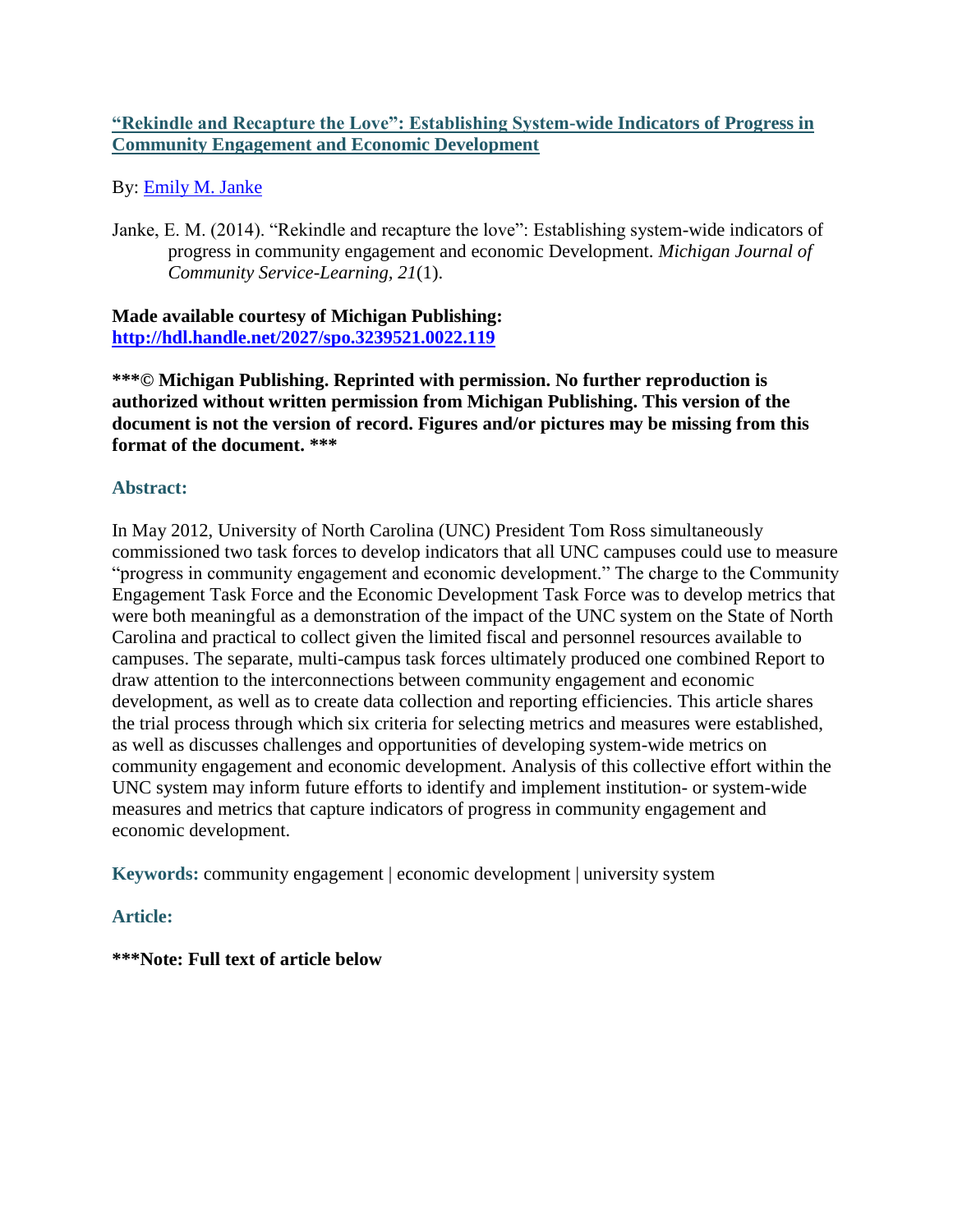# **"Rekindle and Recapture the Love": Establishing System-wide Indicators of Progress in Community Engagement and Economic Development**

### **Emily M. Janke**

*University of North Carolina at Greensboro*

*In May 2012, University of North Carolina (UNC) President Tom Ross simultaneously commissioned two task forces to develop indicators that all UNC campuses could use to measure "progress in community engagement and economic development." The charge to the Community Engagement Task Force and the Economic Development Task Force was to develop metrics that were both meaningful as a demonstration of the impact of the UNC system on the State of North Carolina and practical to collect given the limited fiscal and personnel resources available to campuses. The separate, multi-campus task forces ultimately produced one combined Report to draw attention to the interconnections between community engagement and economic development, as well as to create data collection and reporting efficiencies. This article shares the trial process through which six criteria for selecting metrics and measures were established, as well as discusses challenges and opportunities of developing system-wide metrics on community engagement and economic development. Analysis of this collective effort within the UNC system may inform future efforts to identify and implement institution- or system-wide measures and metrics that capture indicators of progress in community engagement and economic development.*

**T**he short appointment letter that came to each of the 16 campuses from the University of North Carolina system's president, Tom Ross, set into motion concrete efforts to tell a fully compelling and true story: how the University of North Carolina state system significantly contributes to the health and vibrancy of the State. Earlier that summer, President Ross spoke passionately at the opening of the second annual UNC Engagement Summit, a day-long meeting of the campuses convened by Leslie Boney, the UNC vice chancellor for international, community, and economic engagement and organized by a handful of civic engagement administrators (including the author), about the inextricable links between the health of the university system and that of the State. At the Summit, President Ross shared his strategic priorities for 2012, which included the imperative to "unleash our faculty's brainpower in more strategic, targeted fashion" and the specific goal to "finalize metrics to assess progress in community engagement and economic development work" (Ross, 2012a, p. 4). He declared to the audience of higher education leaders, including community engagement, outreach, and economic development administrators that "(t)he universities of North Carolina must become more directly engaged with the people of North Carolina and the State as whole." And, further, that "one of our (university) foci must be to rekindle and recapture state citizens' love of North Carolina universities. There are lots of people in the State now who did not grow up with these connections…(and) we must

bring the connection with our universities to these people" (Ross, 2012b).

The question of how to "rekindle and recapture the love" was a critical question tied directly to the fiscal future of the university system. The economic and political climate in North Carolina and other States since the 2008 economic recession has caused a number of state legislature representatives, and the public more broadly, to question what economists call "returns on investment" from higher education appropriations. In other words, how have the citizens of North Carolina benefited as a result of the State dollars directed to the State system of higher education? The challenge to value public investment in North Carolina's state public university system, the oldest and one of the best funded systems in the United States, was especially pressing as the system had experienced significant and sustained cuts (9.7 percent below pre-recession levels) since the recession (Mitchell, 2013). In his appointment letters, Ross charged the Task Forces to "identify (annual) system-wide engagement metrics, so that by the end of this calendar year we can have consensus on what to count and a strategy on how to count them" (T. Ross, personal communication, May 30, 2012c).

## The Process

Each of the two separate Task Forces was chaired by an individual at the University of North Carolina at Greensboro (UNCG): The director of the Institute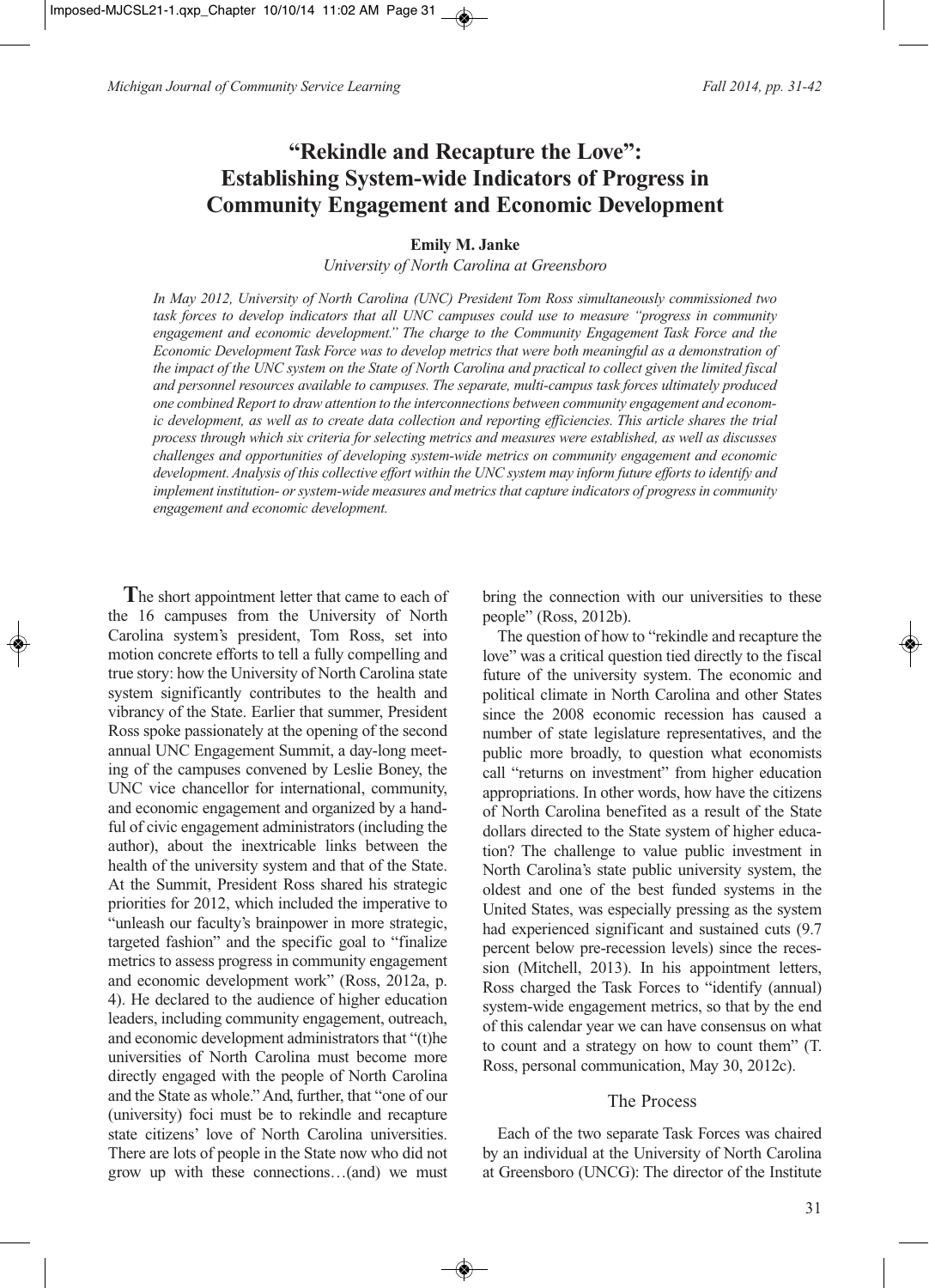for Community and Economic Engagement (the author) served as chair of the Community Engagement Metrics Task Force and the associate vice chancellor for economic development served as chair of the Economic Development Task Force. The early decision to appoint chairs from the same institution was intended to allow the Task Forces to establish parallel time frames as well as common strategies and mechanisms to collect and report data across the system's institutions.

Within the first two months of the trial phase, however, the two Task Forces and ensuing reports were merged as members agreed that both community engagement and economic development fall along a spectrum of ways UNC institutions serve the citizens of North Carolina, and, further, that some activities can be enacted through community engagement partnerships for economic development purposes. It was reasoned that the two approaches often serve parallel and sometimes synergizing processes in the universities' collective efforts to create healthy, safe, and vibrant communities – and so, they both reflect the systems' contributions to the public. The importance of higher education institutions as community and economic "anchors" or "stewards of place" is a position also advanced by the American Association for State Colleges and Universities (2002) and Campus Compact (Wittman & Crews, 2012). Thus, the two Task Forces were combined and are referred to herein as the Task Force.

The UNC system includes a variety of types of educational institutions across the 16 members, including a college of the arts, a land grant institution, a "flagship" university, regional-serving rural and urban campuses, two historically Black colleges, an historically Tribal college, and even a high school for science and math. Ten of the 15 UNC system universities had received the Carnegie Foundation for the Advancement of Teaching's elective classification for community engagement by 2010, and several more had applied for the designation effective in 2015. Given the differences in missions, priorities, and capacities across the 16 institutions, the priority to identify data that were both meaningful and feasible for all campuses to commonly collect was especially challenging.

Some of the most critical conversations throughout the trial phase centered on how significant the data would need to be to offset the costly investments required to generate, collect, and disseminate the data. Campuses had to invest not only personnel hours and in some cases funds to purchase survey systems to collect the data centrally, but also political capital in asking faculty and staff members to provide detailed data that may not have been collected previously. In the trial phase, campus representatives were

asked to put forth best efforts to provide the data, and in the cases in which data collection was not feasible, to offer critical feedback to inform the final recommendations of the Task Force. Thus, members of the Task Force frequently referred to the metaphor introduced by Boney in early conversations about the scope of the Task Force, "Is the juice worth the squeeze" (L. Boney, personal communication, September 3, 2012)? Did the value of the data ("the juice") – as compelling illustrations of the UNC story of its engagement with and contributions to North Carolina communities – outweigh the costs associated with obtaining the data ("the squeeze")?

The Task Force chose the trial metrics through a five month-long and somewhat circuitous process as discussions bounced back and forth between what was meaningful data to collect and what was actually feasible given the paucity of existing data as well as mechanisms to tell institution level engagement stories let alone system level impact stories. Key conversations and efforts during this time focused on what data and mechanisms currently existed, as well as identifying the key audiences and their motivations and likely responses to and uses of the data; the challenges and risks associated with collecting, aggregating, and sharing data; synthesizing existing efforts elsewhere to collect and measure community engagement and economic development data nationally and internationally; exploring the existing data and staff capacities each campus would have to dedicate to data collection during the trial phase and annually thereafter; and, finally, narrowing the metrics and measures for campuses to report while also ensuring that the items were appropriately inclusive to tell a compelling and comprehensive, if not fully complete, story.

Two important results of these conversations that effectively guided and served the Task Forces work were to (a) develop *criteria* that served as a litmus test for whether proposed metric areas and more specific measures should be considered for inclusion in the trial phase, and (b) identify the need for a *trial phase*. This article shares the rationale for choosing the six criteria established for selecting metric areas, provides a brief description of the final metric areas and measures chosen as a result of the trial phase, and describes key lessons learned during the trial phase. Analysis of this collective effort within the UNC system may inform others' efforts to identify and implement institution- or system-wide measures and metrics related to community engagement and economic development activities and outcomes.

# Criteria for Metric Areas and Measures

Establishing criteria for inclusion as metrics areas to be collected and reported annually to the UNC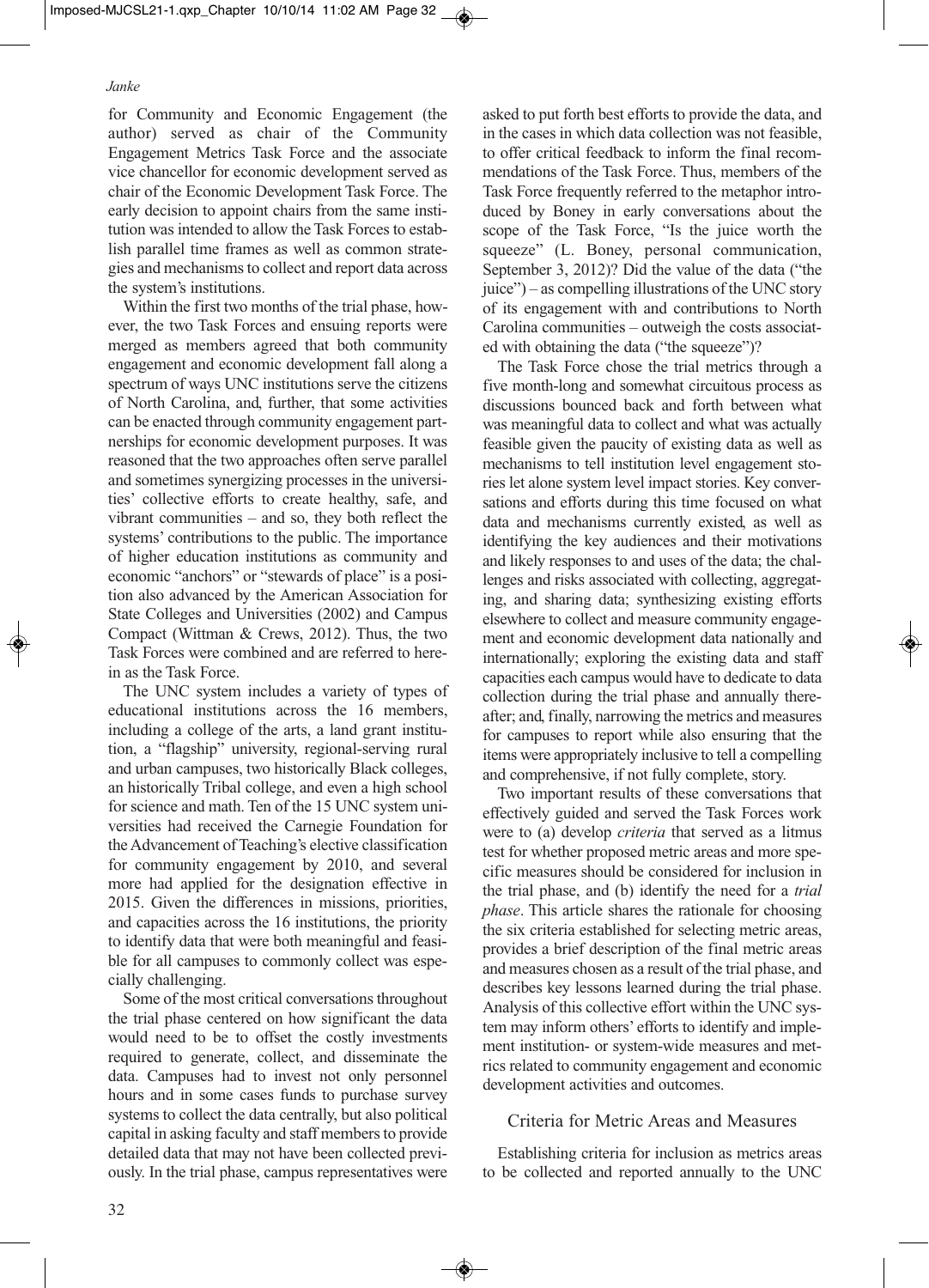General Administration (GA) served several important purposes. First, criteria helped to focus the work of the Task Force toward specific aims. Similar to an institutional mission or vision statement, the criteria helped to articulate values and refine purposes as guideposts for those shaping the metric areas and measures. Second, establishing the criteria would help guide persons who did not participate in the Task Force but who would be responsible for implementing the data collection requests in the future. The criteria clarify why, among all possible metrics, six emerged as most worthy of collection.

Additionally, criteria can help stakeholders outside of the university (e.g., board of governors, media, citizen taxpayers, and voters) understand the values and purposes guiding the development of the metrics. Thus, the criteria were intended to serve as educational tools to explain the Task Force and University system's rationale for collecting and disseminating the data. Therefore, each metric was expected to satisfy all of the six criteria outlined below.

# *Criterion 1: Reflects Contributions of Key Constituent Groups*

The first criterion speaks to two requirements. First, that the data serve as *indicators*, and second, that those indicators describe key *constituent groups* within the university.

One of the most challenging yet critical components of the entire process was to establish the scope of what could be described in an annual metrics request. The Task Force wanted to tell the rich and detailed story of why the indicators matter and what results were produced. Many times, the conversation, both within the Task Force and with those to whom the metrics were presented in the trial phase (see Combined Report, 2013, p. 3), circled back to the question, "If we are trying to describe, or asked to describe, the *impact* or *value* of community engagement and economic activities of UNC institutions to the citizens of North Carolina, then don't we need to collect and assess *outcomes*?"

As Barbara Holland, an informal advisor to the Task Force, repeated frequently throughout conference calls: "inputs are meaningful, even if they don't tell the entire story." She urged the members to avoid underestimating the value of inputs and outputs, as they begin to describe the "picture" that one is trying to "paint" more clearly (Holland, 2012). An indicator provides clues as to what is happening without fully describing (and sometimes even fully understanding) a phenomenon. In previously undefined areas, indicators can serve as important first steps in the first round of data collection because indicators provide benchmarks against which to compare progress. Collected across time, indicators have the potential to illuminate ranges and trends.

To help frame the value of indicators as both meaningful and feasible, Jerry McGuire (co-chair) introduced a medical analogy. He reasoned:

If we were physicians trying to assess the relative health of a human body, what metrics would we use? We would certainly take measures of blood pressure, heart and respiration rate, and body temperature. Knowing these indicates that the body is alive. Tracking these metrics over time, one can tell whether the body is in distress, or, if previously distressed, whether it is getting better. Further, these metrics are easy and inexpensive to obtain. Anyone with minimal equipment and training can collect them. However, we know that we could get a more complete picture of health if the physician ordered an MRI or other specialty tests. But costs are prohibitive, and we're not yet sure that we need an MRI, or what even we would do with that level of detail. What then are those pressure points we might collect that can indicate the relative health of community engagement and economic development across the UNC system? (J. McGuire, personal communication, September 3, 2012)

This analogy proved useful across conversations with various stakeholders (see Combined Report, 2013; Evans, 2013) to whom the metrics were presented, in large part, because it helped to address the value of input metrics in the absence of robust outcome measures.

The Task Force also felt that it was important that the indicators addressed the activities of multiple, key, university constituent groups and their relationship to achieving core educational and institutional priorities. Specifically, the metrics needed to include how university faculty, staff, student, and alumni community engagement and economic development activities contributed to the tripartite mission of the university system: excellence in teaching and learning, research and creative activities, and outreach and public service (Combined Report, 2013, p. 3). This approach was grounded in earlier efforts undertaken by the University of Minnesota's (UMN) Public Engagement Metrics Committee (University of Minnesota, 2008) for its five campuses, as shared during a meeting with Andy Furco, UMN's vice president for public engagement, and his colleagues.

### *Criteria 2 and 3: Are Commonly Requested and Nationally Recognized Metrics*

Because feasibility of data collection was a high priority of the Task Force, aligning the GA's annual request to commonly requested and nationally recognized metrics was a priority. What data might already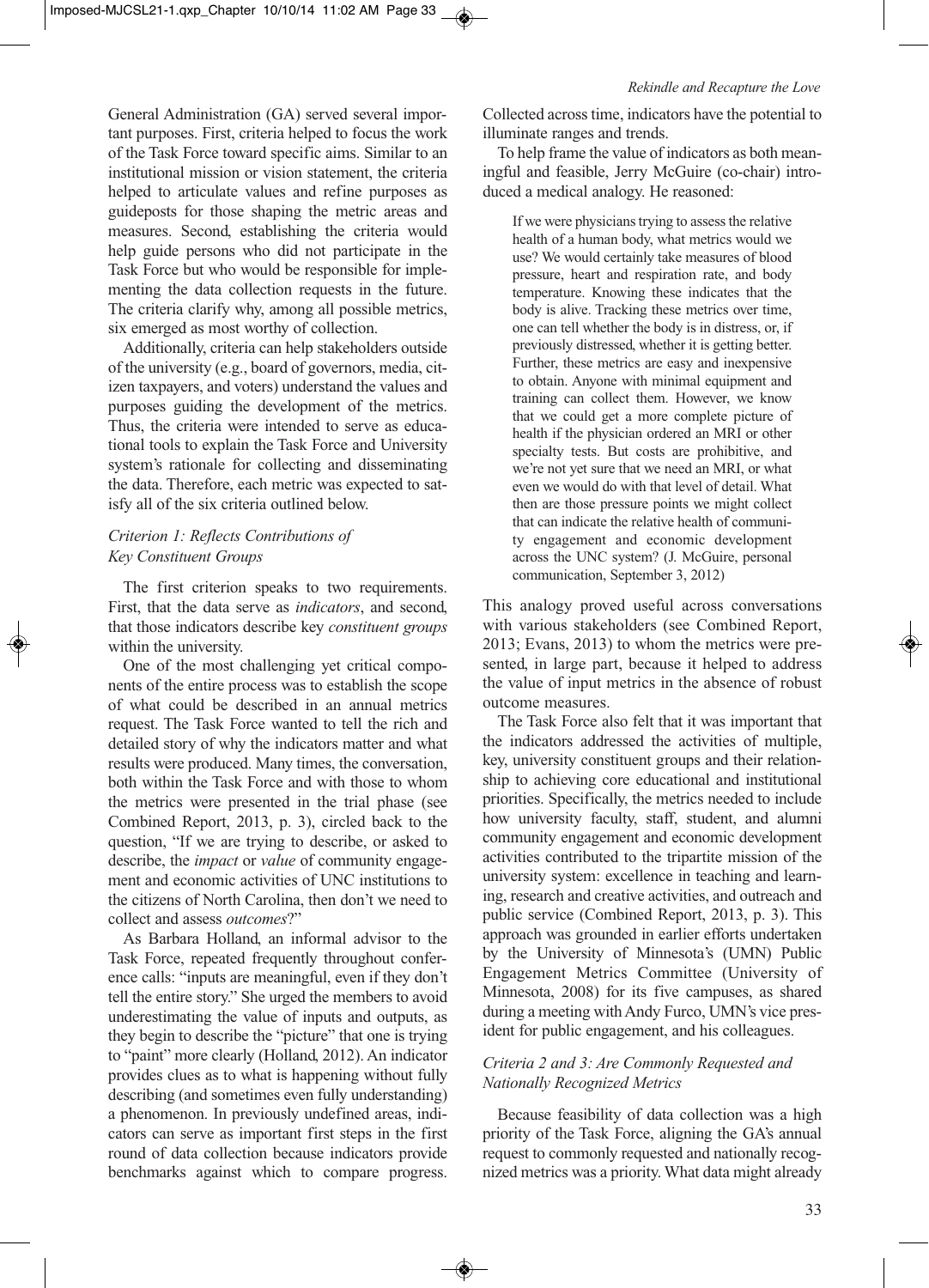be collected that can be drawn from, and what data might likely need to be collected in the future for other requests, honors, recognitions, and accreditations? How can we minimize our efforts while maximizing data usage?

In its review of existing institutional metrics and data sets, the Task Force found that, almost without exception, the UNC institutions did not have current, comprehensive, reliable data on community engagement and economic development. The majority of data available were largely from institutional responses to (a) association requests for data (e.g., North Carolina Campus Compact; National Campus Compact; National Advisory Council on Innovation and Entrepreneurship; the Association of Public Land-grant Universities' Commission on Innovation, Competitiveness, and Economic Prosperity); (b) information for award and recognition applications (e.g., President's Honor Roll for Community Service; the Washington Center's Higher Education Civic Engagement Award); (c) information for accreditations (e.g., Southern Accreditation of Colleges and Schools); and (d) information for the Carnegie Foundation's Community Engagement elective designation.

The same was true for other surveys or requests shared across UNC campuses via the Economic Transformation Council (a pre-existing, cross-institution council that advised the UNC GA on economic development issues and initiatives), such as the request based on items from the National Advisory Council on Innovation and Entrepreneurship. Some campuses had custom reports describing the total economic impact of their institution on the local and state economies. These focused largely on economic multipliers, such as university purchasing, employment, and estimates of student spending locally (living and entertainment expenditures), but the specific measures and assumptions varied from campus to campus. Several members served on the Association of Public Land-grant Universities (APLU) Commission on Innovation, Competitiveness, and Economic Prosperity's (CICEP) most recent efforts to develop 20 measures of university contributions to regional economies (APLU, 2014, 2011). This built on the prior work of the Committee on Institutional Cooperation's (CIC) Committee on Engagement that, in collaboration with the National Association of State Universities and Land Grant Colleges (now APLU), released a report (Committee on Institutional Cooperation, 2004) that established definitions and benchmarks for engagement strategies as well as 88 separate quantitative and qualitative outcome indicators customized to discipline and institution. Though in existence for a decade, the Task Force found that these, too, had not been adopted by most

of the 16 UNC institutions (so there was no existing data from which to cull) and many of the items were specific to outreach and extension-type activities.

Only a handful of institutions had responded to any one of the several requests from national associations, with the exception of the Southern Accreditation Colleges and Schools (SACS), which accredits all UNC system institutions. But the data collected and the narrative format did not allow for commonly defined metrics. Further, data were not systematically or continuously tracked in the years between applications or accreditations, so collecting even the same metrics as these required a new and unique round of requests from many different offices across UNC institutions. Hence, no comprehensive common data sets were found across even the majority of campuses.

To further confirm the Task Force's understanding that no single strategy or set of metrics had yet emerged from other state or national efforts, Boney asked the Education Advisory Board (EAB), a nonprofit research and consulting company, to provide a custom research brief. The report, *Measuring and Encouraging Community Engagement and Economic Development* (Greenberg & Moore, 2012), provided a literature review as well as findings from interviews with six senior administrators who lead community engagement and economic development initiatives at six public universities and colleges outside of the UNC system. The interviewers asked the administrators to describe metrics, mechanisms to track and record data, and data used to evaluate annual progress.

The conclusion of the EAB report was that "(m)ost (university representatives contacted for the study) continue to rely on project-specific data and economic impact reports as they explore more comprehensive measurement tools" (Greenberg & Moore, 2012, p. 11). Further, "a lack of standard measures inhibits comparisons (or, in the case of the UNC system's efforts, common indicators) across institutions" (p. 12). Institutions had neither widely adopted a single set of metrics nor implemented systematic assessment mechanisms to collect data centrally, making it impossible to assess either *current* activities and outcomes or *trends* of activities and outcomes across time or institutions. The EAB report's findings aligned with similar reports and reviews of current approaches and frameworks for measuring and assessing community engagement created by Hanover Research (2011), Hart and Northmore (2010), the National Coordination Centre for Public Engagement (Hart, Northmore, & Gerhardt, 2009), and our own Task Force members' involvement with national associations (e.g., CICEP, Carnegie Foundation for the Advancement of Teaching). The report's findings supported the Task Force's recom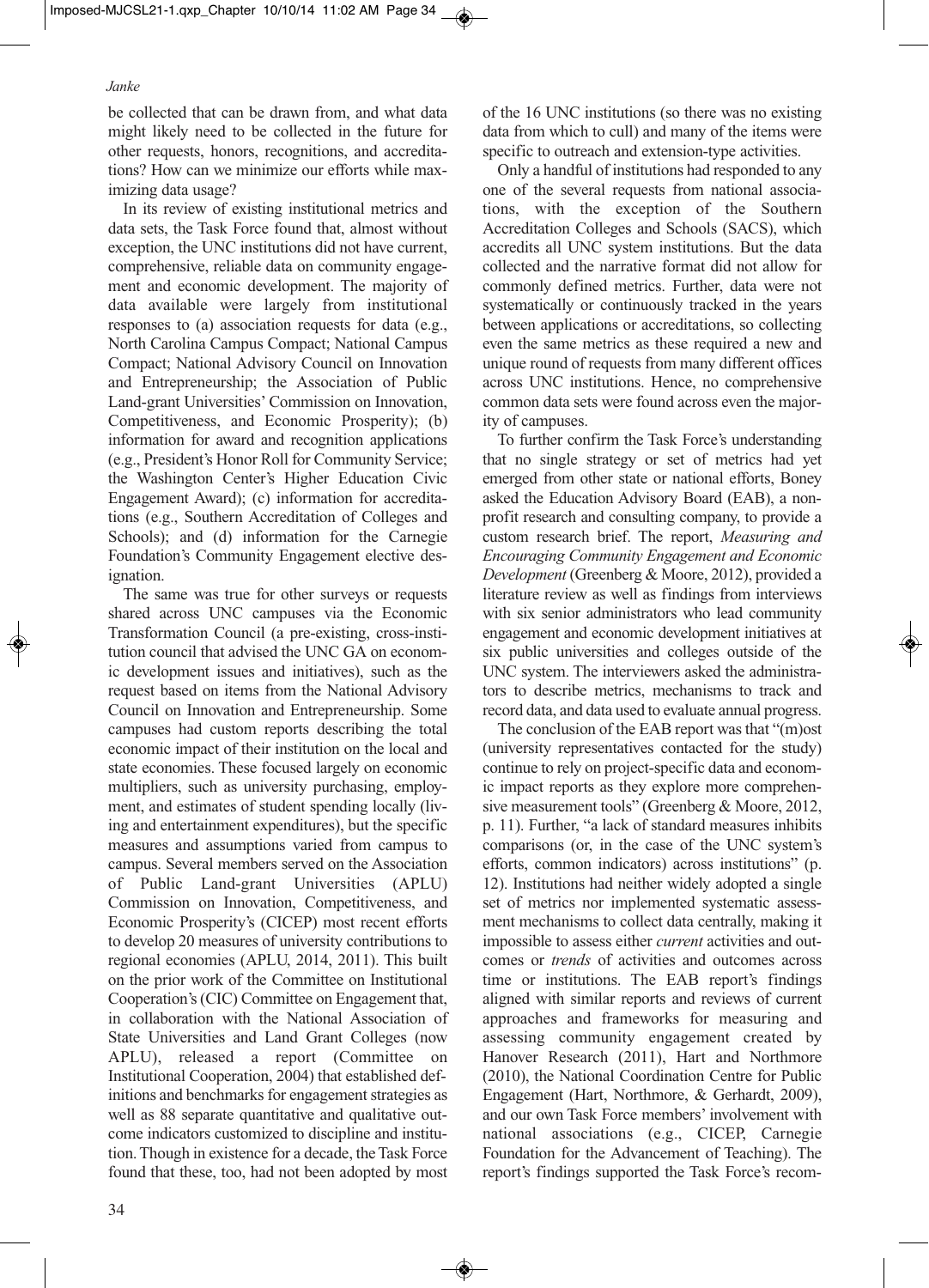mendation to establish its own set of trial indicators. As Boney recounts of his assessment of the field, "We went into this knowing that there was no national consensus on what matters, what could be counted. We committed to trying anyway and to adapting it over time based on what we found" (L. Boney, personal communication, June 26, 2013).

### *Criterion 4: Demonstrates the Pervasiveness, Depth, Interconnectedness, and Impact of Contributions*

The number and range of communities and issues addressed by community engagement and economic development is enormous, particularly when one considers the contributions of 16 campuses across a state with 100 counties. How then to select relatively few metrics that meaningfully demonstrate the pervasiveness and depth of UNC campus's interconnectedness to, relationships with, and collective impact on the residents of North Carolina?

The Task Force determined that pervasiveness and depth of all public contributions should align to the tripartite missions of the institutions, as they were common to each UNC institution, including the North Carolina (high) School of Science and Math. Within these missions, it was decided to select a few priority areas that are core to the health and vitality of North Carolina, ones that would not go away, and which were common across the greatest number of campuses. The three indicator areas determined by the Task Force members to be foundational and common to both community engagement and economic development activities and outcomes were pre-K to 12 education, health and wellness, and entrepreneurship. The rationale for selecting these three areas was that in order to have healthy, safe, and vibrant communities, the state populace and economy needs continuous and excellent education, access to quality health care, and support for new and emerging businesses in a rapidly changing and global economy. Importantly, these also were areas in which key institutional constituents are actively involved through teaching and learning, scholarship and creative activities, and public service and outreach.

Beyond student enrollment and graduation in high priority areas, the pervasiveness of UNC's contributions could be made evident through its wide reaching public-serving activities and events. UNC institutions provide thousands of personal, professional, and organizational development opportunities through its many continuing education programs and units. Across the system, institutions provide myriad events, venues, broadcasts, and performances that significantly impact local businesses and economies directly and indirectly through ticket sales, concessions, and

industries and businesses related to these services. One Task Force member representing a rural-serving institution insisted that, particularly in rural areas with smaller populations and fewer industries and employers, university-sponsored services and events such as continuing education, athletics, lectures, and cultural events contribute significantly to the quality of life of communities, which is a key factor in attracting and retaining residents as well as businesses.

# *Criterion 5: Aids in Setting Strategic Directions for Individual Institutions and System-Wide*

In the Task Force's efforts to establish UNC-wide metrics, members worked conscientiously to propose metrics that would help the individual institutions to define and advance their own community engagement and economic development agendas. The members discussed: What are (or should be) the goals and priorities of the individual institution's activities with, in, and for communities – and how might the push from General Administration to collect these metrics serve our individual efforts while also telling a system-wide story?

The adage, "what counts gets counted, and what gets counted counts" describes the value of a metrics initiative, particularly one that is established at the system level. A request from the system president about metrics and measures related to community engagement and economic development signals that it is important work, as well as infers, reiterates, and reifies what types of activities and outcomes define this work. With this in mind, Task Force members worked to imagine what data they would need to push forward campus-level priorities and plans, as well as how this request would influence definitions about community engagement and economic development activities and contributions.

An example of how this intention to serve each institution's plans to encourage and enhance community engagement and economic development efforts and outcomes was manifested in the Task Force's intentional inclusion of both community-*based* learning and community-*engaged* learning measures. Although only 5 of the 16 institutions had in place a course designation process to differentiate and track community-engaged learning (i.e., service-learning) from community-based learning (e.g., internships, practica, field placements, etc. that did not involve reciprocal partnerships with community members and organizations), the Task Force wanted to support and encourage campus efforts to increase the number and quality of community-engaged courses, recognizing the significant and positive effects on students' academic, personal, professional, and civic development and success when implemented with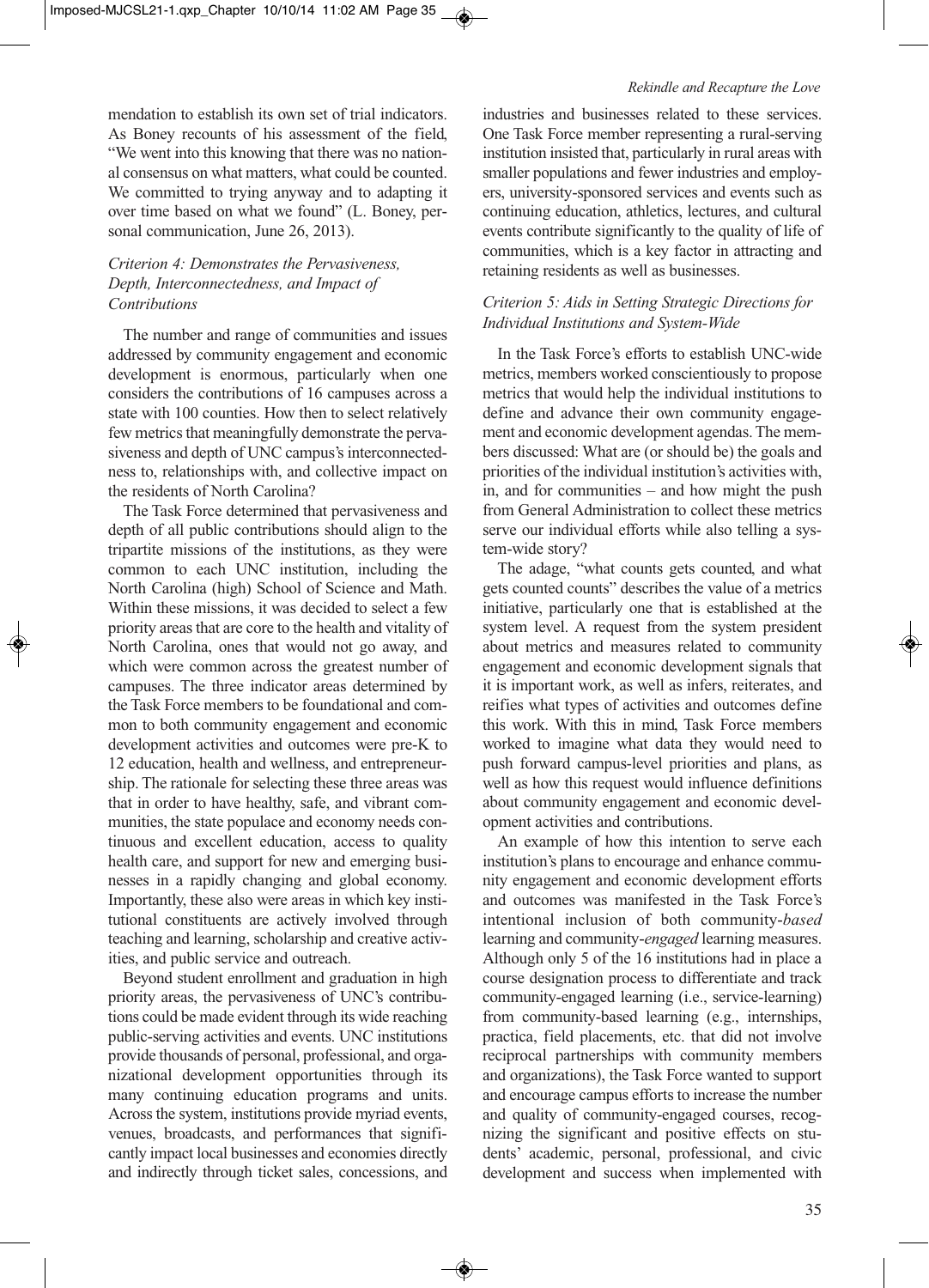fidelity to the standards of high quality engagement (see Billig & Weah, 2008; Giles & Eyler, 1999; Pascarella & Terenzini, 2005).

# *Criterion 6: Institutions have the Capacity for Annual Collection of Data*

The final criterion was that metrics had to be available to be collected on an annual basis to identify trends in community engagement and economic development. An annual collection allows institutions to establish baselines which can be used to set goals informed by data as well as priorities, and then to track trends to measure success vis-à-vis those community engagement and economic development goals. The requirement for annual reporting also reinforced what many campuses that had applied or reapplied to the Carnegie Foundation for the Community Engagement elective classification had already learned: institutions needed to establish more robust systems to track and measure various community engagement and economic development activities and outcomes.

While every effort was made to draw on existing data and systems, it was clear from the trial phase that adequate systems were not yet in place for most campuses for many of the metrics and measures. For example, data on co-curricular student community engagement and economic engagement activities were so unreliable across all institutions that the Task Force was compelled to remove it from the list of indicators.

Beyond the co-curricular student hours reported as part of staff-managed university programs, it is nearly impossible to accurately capture the number of hours students are involved in co-curricular service as few campuses had systems in place to do so (with the exception of several campuses that require community service hours as part of graduation requirements). Even in these institutions, the total number of hours reported is understood to be a gross undercount of total hours contributed by university students. At best, system-wide annual collection of such data would not reveal meaningful trends toward specific goals. At worst, variation due to "guess-timates" could lead to public misrepresentations of students' service contributions to the State.

Although the Task Force's charge was satisfied once indicators were approved by President Ross and administered by General Administration, an ongoing Community Engagement Council was formed, parallel to the Economic Transformation Council, to continue to steward the metrics process as well as inform other decisions and activities related to supporting community engagement system-wide. In this way, Council members support their own campus data collection and reporting efforts, and serve in a continuing advisory role to the UNC General Administration relative to analysis and use of the data as well as the refinement of the items as capacities to collect the data increase over time – and measuring outcomes becomes more possible.

# Results of the Trial Process

Although the primary purpose of this article is to define the process and articulate key lessons learned, it is useful to briefly list and describe the metric areas and measures ultimately selected from the development of the six criteria. These are identified in Table 1.

Those seeking to understand the definitions, data sources, collection strategies, and justifications provided for measures are encouraged to consult the two manuals that emerged from the trial process: the initial Combined Report of the Community Engagement and Economic Development Metrics Task Forces, which proposed the trial metrics used by the campuses to report 2011-2012 data, and the 2013-2014 UNC Economic and Community Engagement Metrics Manual, which presents the metrics that resulted from the trial process. These and additional reports and publications related to systemand institution-wide metrics are available on the University of North Carolina at Greensboro's Institute of Community and Economic Engagement's website: http://communityengagement.uncg.edu/ publications-reports/.

# Conclusion

Three-time university president Judith Ramaley argues that organizational change in higher education is best approached as "a scholarly act" (2000, p. 75). By this, she means that, as leadership teams seek to implement ideas, policies, and practices, they are advised to follow a scholarship model: clearly define the areas to be addressed; scour the literature and field for existing research for models, exemplars, and other types of information that may be relevant to and inform the work at hand; propose methods or strategies that align with the area under focus; implement the idea or action; interpret and assess the process and results to understand what worked (and did not work) and why; and then make changes and repeat the process if and when necessary. The UNC trial phase used a scholarly process and must continue as such if UNC's full contribution is to be communicated to the public.

The trial phase of the UNC system, at the time of this writing, concluded with a list of indicators based on inputs (e.g., course offerings) and outputs (e.g., graduates, job placements) as well as several narrativebased stories of public engagement and contribution. Moving quickly to the next step of crafting outcome measures was identified as a critical goal by the Task Force. In the ensuing years, the Community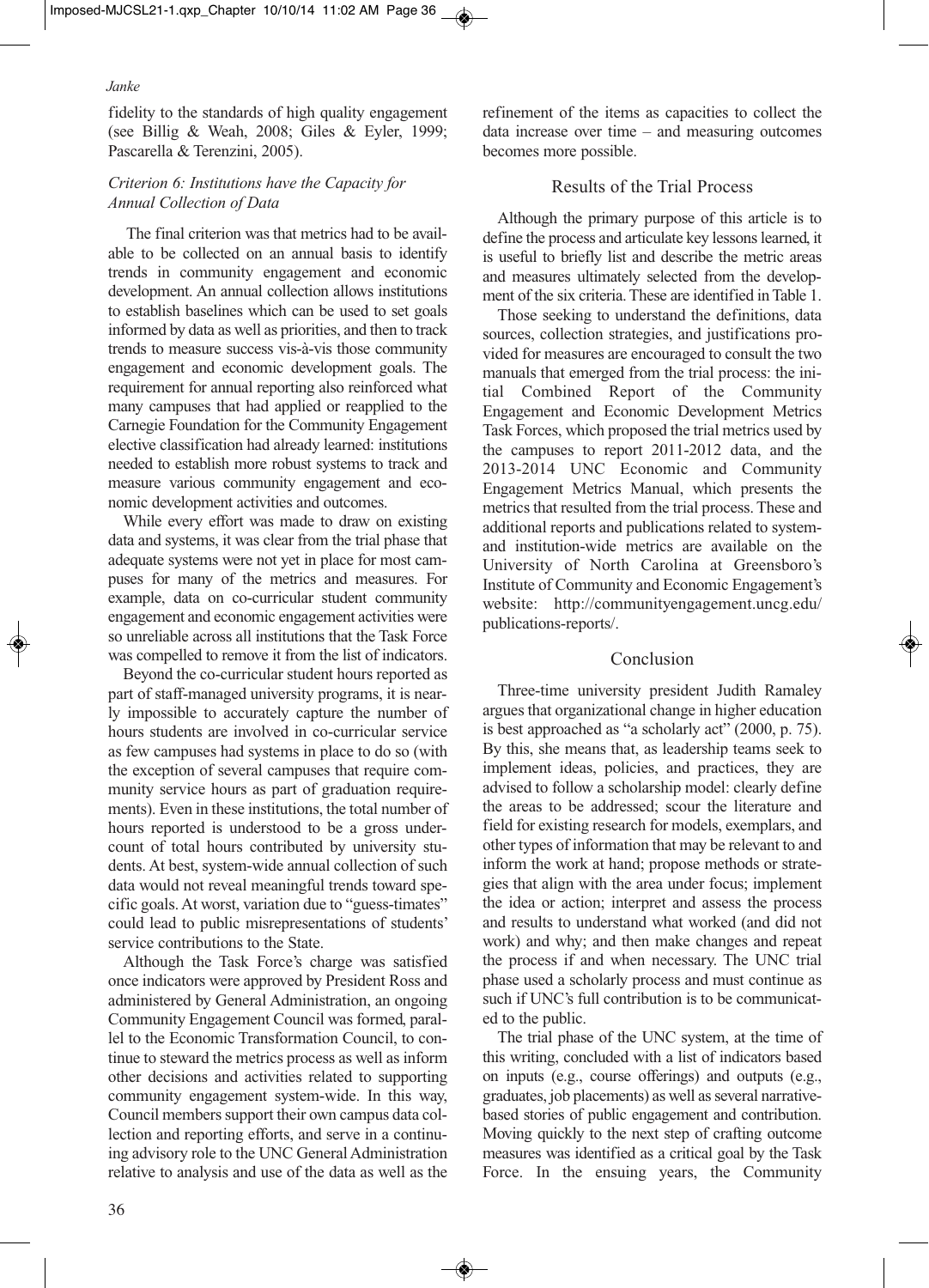#### Table 1

### *2013-2014 Metric Areas and Measures for Community Engagement and Economic Development (based on trial phase)*

**Metric Area 1: Student Curricular Engagement.**Through community-based, community-engaged, and entrepreneurship-focused learning experiences, UNC students develop and expand critical thinking skills, gain the ability to apply discipline-based theory to resolve challenges and problems faced by North Carolina residents across academic disciplines, and are prepared to enter jobs in high growth and priority areas for North Carolina. [e.g., student participation in community-based and community-engaged academic learning; education pipelines focused on health and wellness as well as PreK-12 education].

| MEASURE 1.1: Student Participation in Community-Based Academic Learning |  |
|-------------------------------------------------------------------------|--|
|                                                                         |  |

- 1.1a: Student Participation in Community-Engaged Academic Learning (if applicable) (a subset of 1.1)
	- 1.2: Formal Entrepreneurial Education Efforts
	- 1.3: Education Pipelines Focused on Health and Wellness
	- 1.4: Education Pipelines Focused on PreK-12 Education
	- 1.5: Job Placement, Earning Rates, and Residency

Data to Collect per Measure

| Total number of student enrollments in community-based learning courses for academic credit                              |
|--------------------------------------------------------------------------------------------------------------------------|
| Total number of student enrollments in community-engaged learning courses for academic credit (if applicable)            |
| $(a$ subset of 1.1)                                                                                                      |
| Total number of graduates with majors, minors, concentrations, certificates, or masters degrees in entrepreneurship      |
| programs (if applicable)                                                                                                 |
| Total number of graduates with health and wellness degrees                                                               |
| Total number of graduates with preK-12 education degrees                                                                 |
| Total number of graduates who have been successfully certified/licensed for preK-12 education professions                |
| Total number of graduates in jobs related to providing health and wellness services in North Carolina                    |
| Total number of graduates in jobs related to providing preK-12 education in North Carolina                               |
| Total number of graduates in jobs in North Carolina within one year of graduation (includes all graduates at all levels) |
|                                                                                                                          |

1.5 Earning rates of students placed in jobs in North Carolina

**Metric Area 2: Cutting Edge Research, Inquiry, and Creative Activity through Community Engagement and Economic Development.** Through community engagement and economic development, UNC faculty, staff, and students generate cutting edge research, inquiry, and creative activities that build the capacities of communities to address pressing issues and build healthy and productive futures. [e.g., sponsored research by North Carolina organization, North Carolina community involvement in sponsored projects].

|     | MEASURE 2.1 Sponsored research investments by any sponsor<br>2.2 Sponsored research investments by North Carolina organizations |
|-----|---------------------------------------------------------------------------------------------------------------------------------|
|     | 2.3 North Carolina community involvement in sponsored projects<br>2.4 Industry-sponsored research                               |
|     | Data to Collect per Measure                                                                                                     |
| 2.1 | Total dollars of sponsored research investments by any sponsor                                                                  |
| 2.2 | Total dollars of sponsored research investments by North Carolina organizations                                                 |
| 2.3 | Total dollars of North Carolina community involvement in sponsored projects                                                     |

2.4 Total dollars of industry-sponsored research

**Metric Area 3: Transformative Community-University Projects and Partnerships for Mutual Benefit.** UNC faculty, staff, and students connect their intellectual capital and resources in a way that build the capacities of communities to address pressing issues and build healthy and productive futures. [e.g., community-university projects and partners].

MEASURE: 3.1 Community-university projects 3.2 Community partners Data to Collect per Measure<br>3.1 Provide descri-3.1 Provide descriptions of up to 25 Community-University Projects (brief description, sector, county, number of partners involved, number of community organizations or groups involved) 3.2 Number of community partner organizations or groups involved (in the Projects reported for 3.1)

**Metric Area 4: Transformative Continuing Education and Outreach to Enhance the Quality of Life in North Carolina.** UNC provides important areas for continual learning to improve the potential for personal and professional development. UNC also delivers various events, venues, broadcasts, and performances that produce community development and economic impacts through ticket sales, concessions, and industries and businesses related to these services. (e.g., continuing education and/or professional development experiences; community participation in UNC-sponsored events and media presentations).

|     | MEASURE 4.1 Continuing education and/or professional development experiences<br>4.2 Community participation in UNC-sponsored events and media presentations |
|-----|-------------------------------------------------------------------------------------------------------------------------------------------------------------|
|     | Data to Collect per Measure                                                                                                                                 |
| 4.1 | Total number of enrollments in non-credit courses (face-to-face or hybrid)                                                                                  |
| 4.1 | Total number of enrollments in non-credit courses (100% online)                                                                                             |
| 4.1 | Total number of enrollments in certificate-awarding and continuing education non-credit courses (face-to-face, hybrid, or<br>$100\%$ online)                |
| 4.2 | Total attendance of university events, including athletic, performance, lecture series, museum attendance, and special events                               |

**Metric Area 5: Success Stories of Community Engagement and Economic Development.** UNC has the opportunity to showcase, through two-page narrative descriptions, exemplary projects, programs, or initiatives that make a positive and profound impact on the quality of life in North Carolina. (e.g., stories of economic development, community-university partnerships, and student co-curricular community engagement).

MEASURE 5.1 Collection of Community Engagement and Economic Development Success Stories

Data to Collect per Measure<br>5.1 3-5 narrative i 5.1 3-5 narrative illustrations of exemplary projects, programs, or initiatives that make a positive and profound impact on the quality of life in North Carolina (must include an economic development story, a community-university partnership story, and a student co-curricular community engagement story).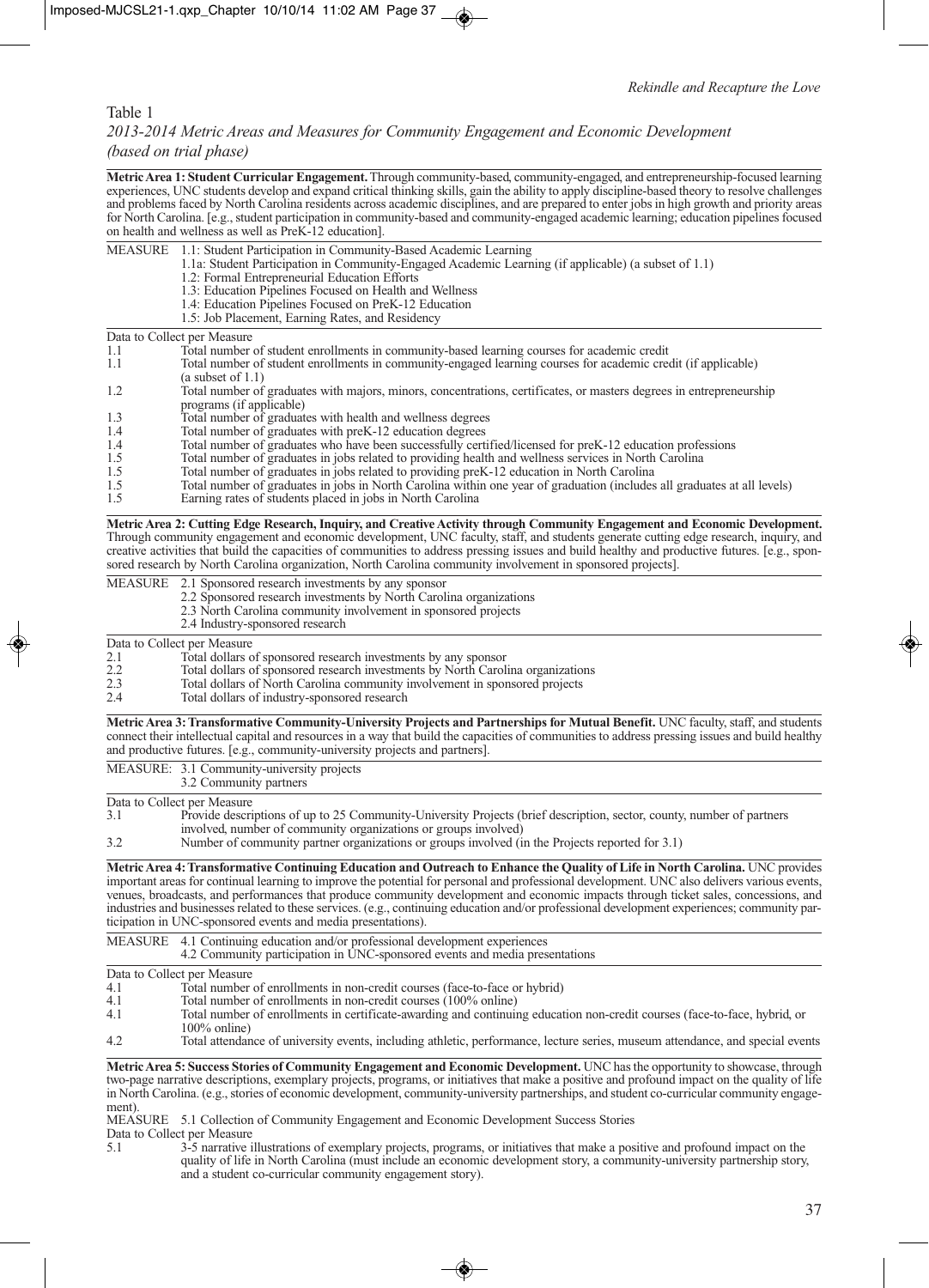Engagement Council is expected to inform and steward the implementation and evolution of the annual metrics on their campuses and on behalf of General Administration. In what ways and to what extent are campuses directly and indirectly "moving the needle" on important community and State priorities? For example, it is meaningful to track the number of UNC graduates who enter into jobs in the pre-K -12 and health care systems, or who create new or contribute to existing businesses and industries. But it is even more compelling to showcase *what effect* these individuals have had on community-level priorities and indicators, such as increased literacy, better infant and mother health rates, and increased revenue within communities and the State. Prioritizing and selecting meaningful outcome measures are expected to follow from this first step of creating indicators, and will serve as a case study for future scholars and leaders to examine.

Although the identification of meaningful outcome measures are anticipated, the actual collection of the data remains a critical obstacle to advancing institutional understanding, planning, and assessment, as well as research and scholarship in the community engagement field. As the Task Force's trial process confirmed, survey-based tools are neither sufficient nor sustainable for large-scale data collection and reporting. For example, campuses that used the surveys developed to collect information separately about community engagement partnerships and economic development events and activities found that individuals frequently selected and completed the wrong survey tool (i.e., completed the community engagement partnership survey to report information about unilaterally offered services and events), and vice versa. Not only was inaccurate data collected as individuals attempted to complete all fields [e.g., someone entering information about a music concert series naming the schools in attendance in her response to the item: "community partner(s) name(s)?"], but individuals on campus completing the information remained unaware and uninformed about the significant differences in practices, expectations, and outcomes between the two types of activities. This experience supports the call for more sophisticated and dynamic tools that can easily, efficiently, and reliably communicate, sort, track, and report community engagement and other public-serving activities and contributions, as well as increase the capacity of institutions and systems to identify and advance institutional, community, and scholarly priories (Janke, Medlin, & Holland, 2014). Thus, establishing outcomes measures and assessment strategies will require not only scholarly efforts but also technology as more robust, standardized, and commonly assessable instruments and mechanisms are developed.

Finally, emphasis on the next steps of establishing

ow the impact that the collection of meaningful institution-wide indicators can provide for individual institutions and university systems. Relatively complete institutional portraits of engagement and contribution will help executive leaders, as well as community engagement and economic development administrators, to understand the full range and scope of community engagement and economic development purposes, activities, impact areas, and constituents, as well allow for the clarification of goals for community engagement as a teaching pedagogy and approach to research, creative activities, and public service in ways that achieve key institutional strategic goals. Comprehensive collection of key indicators can serve the development of research agendas to assess the outcomes of various types of community engagement and economic development activities on university and community constituents. Importantly, it will allow institutions to convene institution-level conversations with key constituents. All this can strengthen each institution's reputation as a proactive and responsive member of the public (Janke & Holland, 2013). In these ways, institutions will not only be able to tell their stories better, but more importantly, be better able to do meaningful and effective community engagement and economic development work (Weerts, 2011).

outcome assessment measures ought not to overshad-

The Task Force's work provides new data and opportunities to the community engagement and economic development fields through its development of criteria, metric areas, and measures. The coming years of data collection and review will test the extent to which the indicators selected are meaningful and feasible. Future scholarship will explore and interpret the success of the initiative to achieve various outcomes, both at the institution and system levels. Several aspects will be especially important to understand, including the extent to which the centralized requests for common data increase institutional acceptance of and support for community engagement and economic development, as well as the effect that annual requests may have on the development and adoption of systematic measures to collect data from diverse institutional constituents who contribute to the public service mission. All of this and more remains an open question – and challenge – to the fields of community engagement and economic development.

### Notes

The author especially thanks her co-chair of the UNC System Metrics Task Force, Jerry McGuire, as well as Leslie Boney, Barbara Holland, Kristin Medlin, and Terri Shelton for their leadership and contributions to the Task Force and to this article. Colleagues serving on the Task Force, formally and informally, were important contributors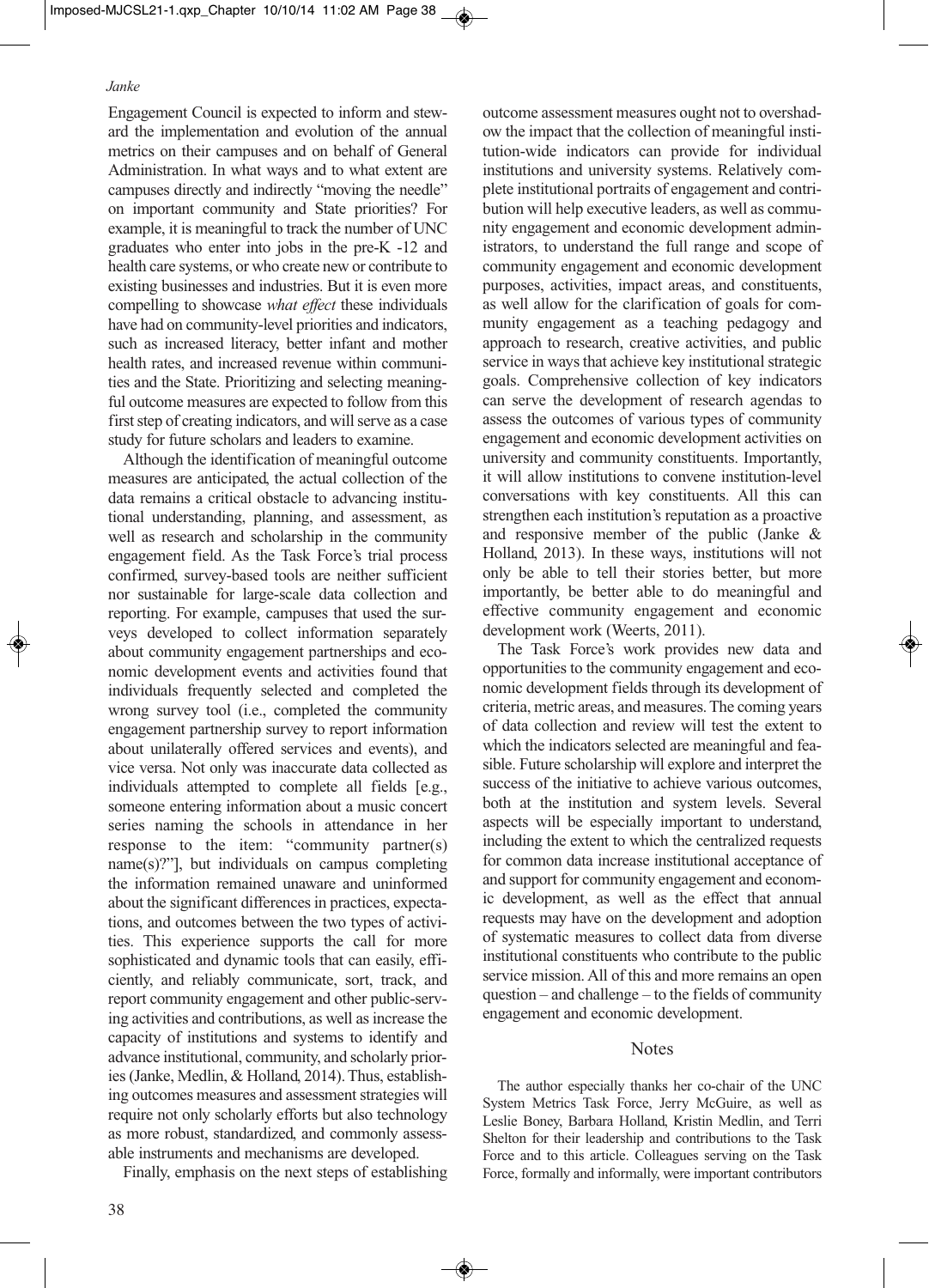to the metrics initiative about which this manuscript is written: Deborah Bailey, Fiona Baxter, Lynn Blanchard, Angela Brenton, Geoff Coltrane, Scott Daugherty, Arthur Gravely, Janice Harper, Jenni Harris, Terri Helmlinger Ratcliff, Rocky Lane, Zagros Madjd-Sadjadi, Clark Maddux, Notis Pagiavlas, Mario Papparozzi, Althea Riddick, Jeanette Sims, Wayne Szafranski, Ted Morris, David Onder, Erin Schuettpelz, Zachary Smith, Courtney Thornton, Beth Velde, Alice Warren, Lynn Williford, and Kay Zimmerman. The author also thanks the editor and the reviewers for their comments as they enhanced this manuscript.

### References

- American Association of State Colleges and Universities. (2002). *Stepping out as stewards of place*. Washington, D.C.: American Association of State Colleges and Universities.
- Association of Public and Land-grant Universities. (2011). New measures of university contributions to regional economies: A template. (APLU Metrics Workshop, Washington, D.C.). Retrieved from http://www.aplu.org/document.doc?id=3565.
- Association of Public and Land-grant Universities. (2014). Metrics: Identifying new approaches to measuring university contributions to regional economic growth. Retrieved from http://www.aplu.org/cicepnewmetrics.
- Billig, S. H, & Weah, W. (2008). K-12 service-learning standards for quality practice. In J. C. Kielsmeier, M. Neal, N. Schultz, & T. J. Leeper (Eds.), *Growing to greatness 2008: The state of service learning* (pp. 8-15). St. Paul, MN: National Youth Leadership Council.
- Boney, L. (2012). Leslie Boney's opening remarks at the Economic Development Task Force meeting. Presented September 3, 2012 in Greensboro, NC.
- Boney, L. (2013). Leslie Boney's opening remarks on a conference call to the combined Task Force. Presented June 26, 2013.
- Classification Description. Carnegie Foundation for the Advancement of Teaching. Retrieved from http://classifications.carnegiefoundation.org/ descriptions/community\_engagement.php
- Combined report of the community engagement and economic development metrics task forces: Indicators for measuring the progress and impact of community engagement and economic development by the University of North Carolina System. (2013). Retrieved from http://communityengagement.uncg.edu/PDFs/UNC\_ System\_Trial\_CE&ED\_Metrics\_Spring2013.pdf.
- Committee on Institutional Cooperation. (2004). *Final report and recommendations defining and benchmarking engagement*. Retrieved from http://www.research2.ecu.edu/documents/carnegie/ benchmarking%20engagement.pdf.
- Evans, M. (2013, Feb. 1-7). UNCG maps out metrics for economic development. *Triad Business Journal*, p. 5.
- Eyler, J., & Giles, D. (1999). *Where's the learning in service-learning?* San Francisco: Jossey-Bass.
- Glassick, C. E., Huber, M. T., & Maeroff, G. I. (1997). *Scholarship assessed: Evaluation of the professoriate*. San Francisco: Jossey-Bass.
- Greenberg, A., & Moore, S. (2012). *Measuring and encouraging community engagement and economic development*. Washington, D.C.: Education Advisory Board.
- Hanover Research. (2011). *Best practices in measuring university-community engagement*. Washington, D.C. Retrieved from http://www.hanoverresearch.com/ wp-content/uploads/2012/06/Measuring-University-Community-Engagement-Hanover-Research.pdf.
- Hart, A., & Northmore, S. (2010). Auditing and evaluating university-community engagement: Lessons from a UK case study. H*igher Education Quarterly*, *6*(1), 34-58.

Hart, A., Northmore, S., & Gerhardt, C. (2009). *Summary: Auditing, benchmarking and evaluating public engagement. National Co-ordinating Centre for Public Engagement*. Retrieved from https://www.publicengagement.ac.uk/sites/default/ files/EvaluatingPublicEngagement\_1.pdf.

- Holland, B. A. (2012). Keynote address from Barbara Holland. Presented May 18, 2012 (via videoconference) in Wilmington, NC.
- Janke, E. M., & Holland, B. A. (2013). Data matters. University of North Carolina at Greensboro: Institute for Community and Economic Engagement. Retrieved from http://communityengagement.uncg.edu/wp-content/ uploads/2014/07/Data-Matters.pdf.
- Janke, E. M., Medlin, K. B., & Holland, B. A. (2014). Identity, image and organizational change: Databases to advance research and practice of community engagement. Working paper.
- Mitchell, Tazra. (2013). The 2013-2015 fiscal year final budget: Putting North Carolina on a path to mediocrity. *BTC Reports*, *19*(5), 1-14.
- The National Task Force on Civic Learning and Democratic Engagement. (2012). A crucible moment: College learning and democracy's future. Washington, DC: Association of American Colleges and Universities. Retrieved from http://www.aacu.org/civic\_learning/ crucible/.
- Pascarella, E. & Terenzini, P. (2005). *How college affects students: A third decade of research* (Vol. 2). San Francisco: Jossey-Bass.
- Ramaley. J. A. (2000). Change as a scholarly act: Higher education research transfer to practice. In A. Kezar & P. Eckel (Eds.), *Changing general education curriculum. New directions for higher education* (pp. 75-88). San Francisco: Jossey-Bass.
- Ross, T. (2012a). A summary of 2012 institutional goals and priorities: UNC President. Distributed at the University of North Carolina Engagement Summit, May 18, 2012, in Wilmington, NC.
- Ross, T. (2012b). President Ross's opening remarks at the second annual University of North Carolina Engagement Summit. Presented May 18, 2012 in Wilmington, NC.